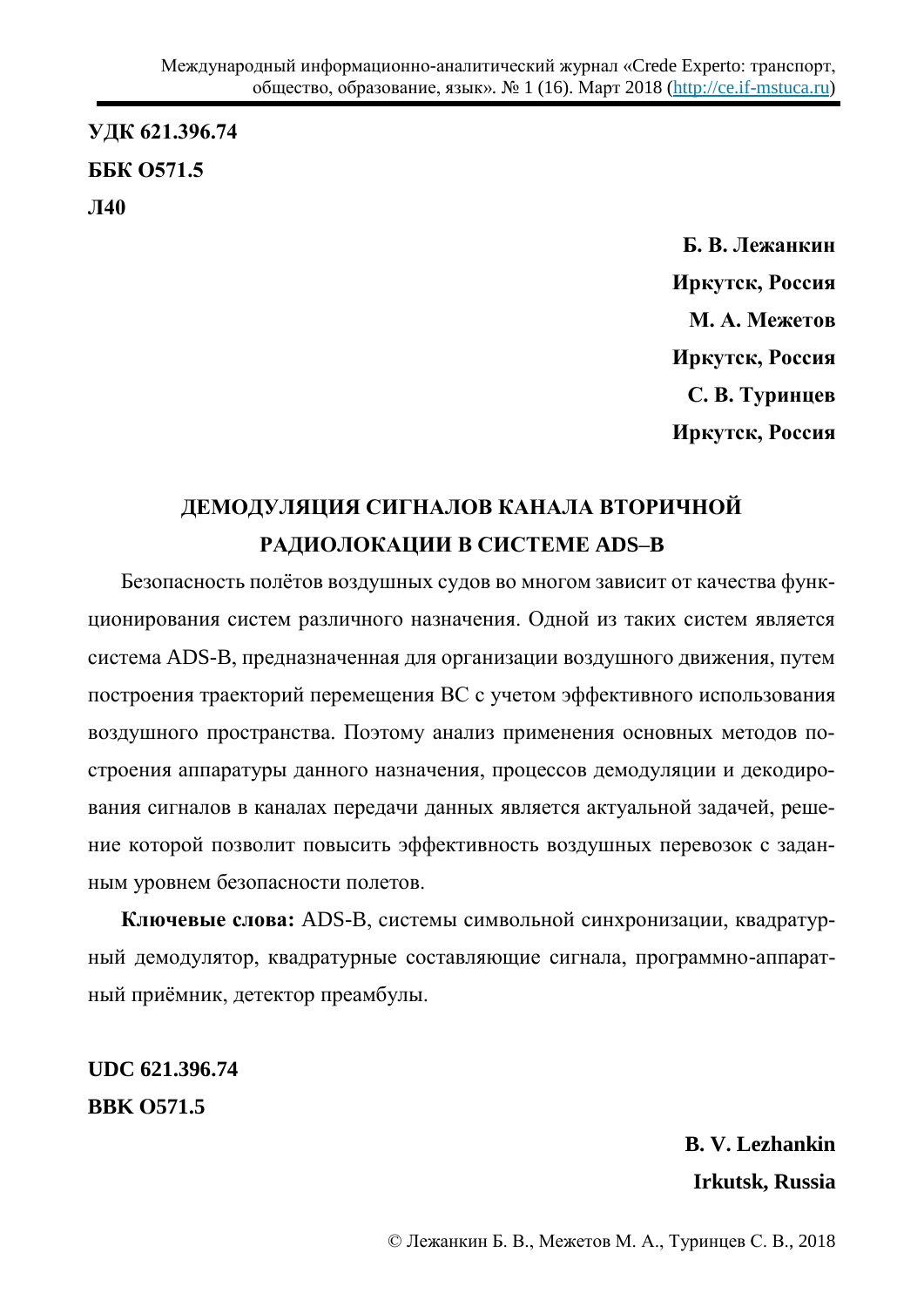**M. A. Mezhetov Irkutsk, Russia S. V. Turincev Irkutsk, Russia** 

## **SIGNAL DEMODULATION FOR THE SECONDARY RADAR CHANNEL OF ADS–B SYSTEM**

Aircraft flight safety is largely dependent on the performance of systems having various purposes. One of the systems is ADS-B intended for air traffic management by constructing trajectories of aircraft motion with efficient use of airspace. The analysis of main methods of designing the equipment, demodulating and decoding the signals in data links is therefore a relevant objective which can increase the efficiency of air transportation at the required level of flight safety.

**Key words:** ADS-B, systems of symbol synchronization, quadrature demodulator, quadrature signal, hardware-software receiver, preamble detector.

Отрасль воздушного транспорта играет ведущую роль в мировой экономической деятельности и по-прежнему является одним из наиболее быстро развивающихся секторов мировой экономики. В каждом районе мира государства рассматривают авиационную отрасль, как средство поддержания или стимулирования темпов экономического роста и оказания помощи в предоставлении основных видов обслуживания населению на местах. В этой связи гражданскую авиашию можно считать одним из важных элементов повышения благосостояния и экономической активности, как в отдельных государствах, так и в мире в целом. В связи с постоянным ростом объемов деятельности гражданской авиации во многих районах спрос на воздушные перевозки нередко превышает существующую пропускную способность аэронавигационной системы, что приводит к серьезным негативным последствиям не только для авиационной отрасли, но и для общего состояния экономики. Одним из ключевых элементов поддержания жизнеспособности гражданской авиации является обеспечение наличия безопасной,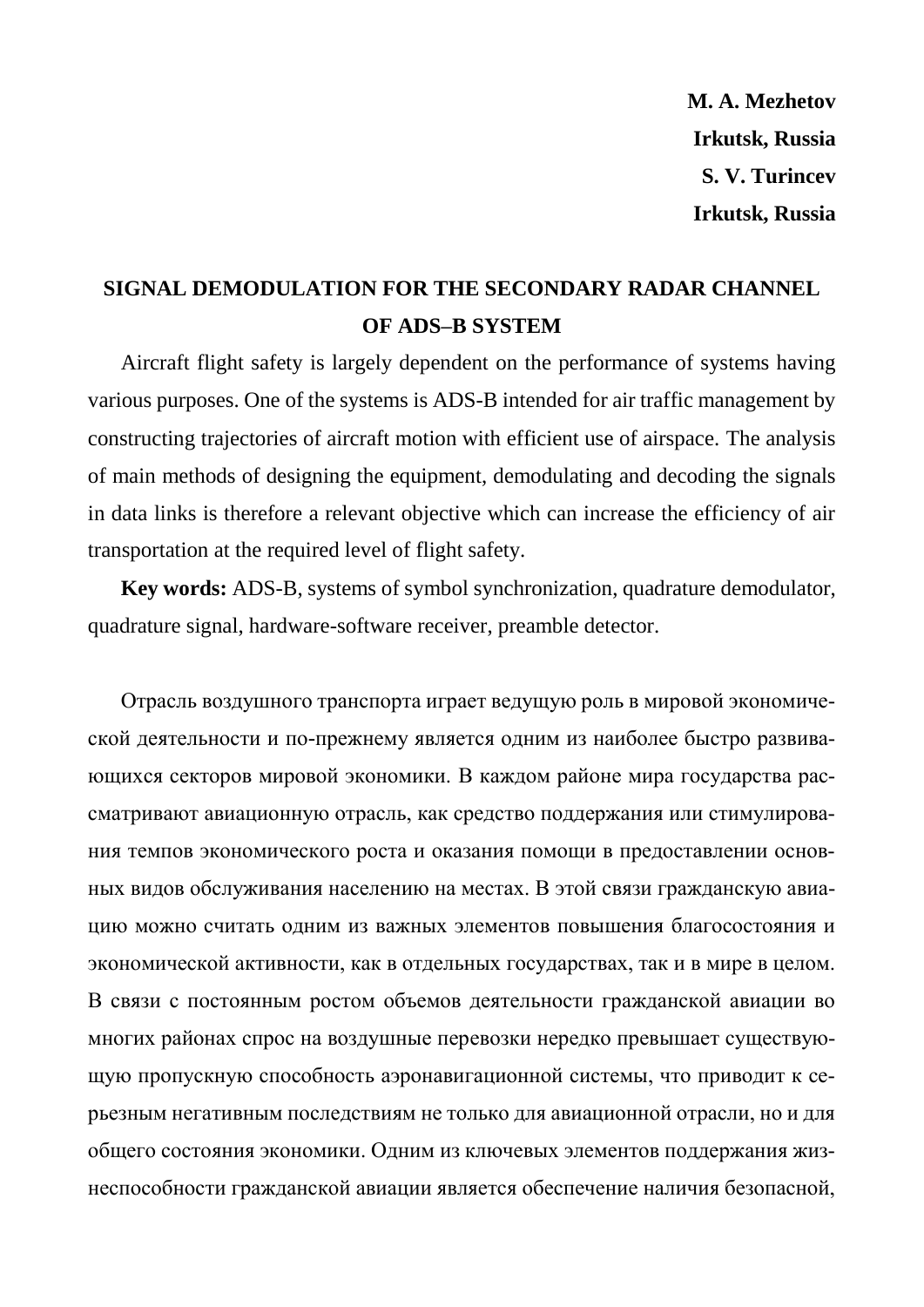охраняемой, эффективной и рациональной в экологическом отношении аэронавигационной системы на глобальном, региональном и национальном уровнях. Для этого необходимо создать систему организации воздушного движения, которая в максимальной степени использовала бы возможности, предоставляемые техническим прогрессом [Глобальная эксплуатационная концепция ОрВД. URL: http://www.aviadocs.net/icaodocs/Docs/9854\_cons\_ru.pdf].

Согласно федеральной целевой программе «Модернизация единой системы организации воздушного движения (2009–2020 гг.)» основными мероприятиями являются:

- модернизация сети авиационной электросвязи и передачи данных;

- оснащение радиолокационных позиций средствами вторичной радиолокации;

- переход к современным технологиям организации воздушного движения, основанным на внедрении средств и систем CNS/ATM и др.

Содержание концепции CNS/ATM (Communications, Navigation, Surveillance/Air Traffic Management) – связь, навигация, наблюдение/организация воздушного движения, сводится к переходу от жесткого управления воздушным движением к более гибкой организации за счет расширения функций систем связи, навигации и наблюдения. Коллективное принятие решений и распространение информации в рамках всей системы ОрВД позволят пользователям воздушного пространства участвовать в сбалансированном учете потребностей в ресурсах системы ОрВД, что обеспечивает гибкость и предсказуемость, а также приносит выгоды [Казаков, 2008]. В конкретном плане ожидаемые выгоды включают следующее – все воздушное пространство будет рассматриваться как готовый к использованию ресурс, что улучшит доступ к нему; расширится возможность использования траекторий полета, предпочитаемых пользователями; за счет сотрудничества между членами сообщества увеличится пропускная способность *рис. 1*.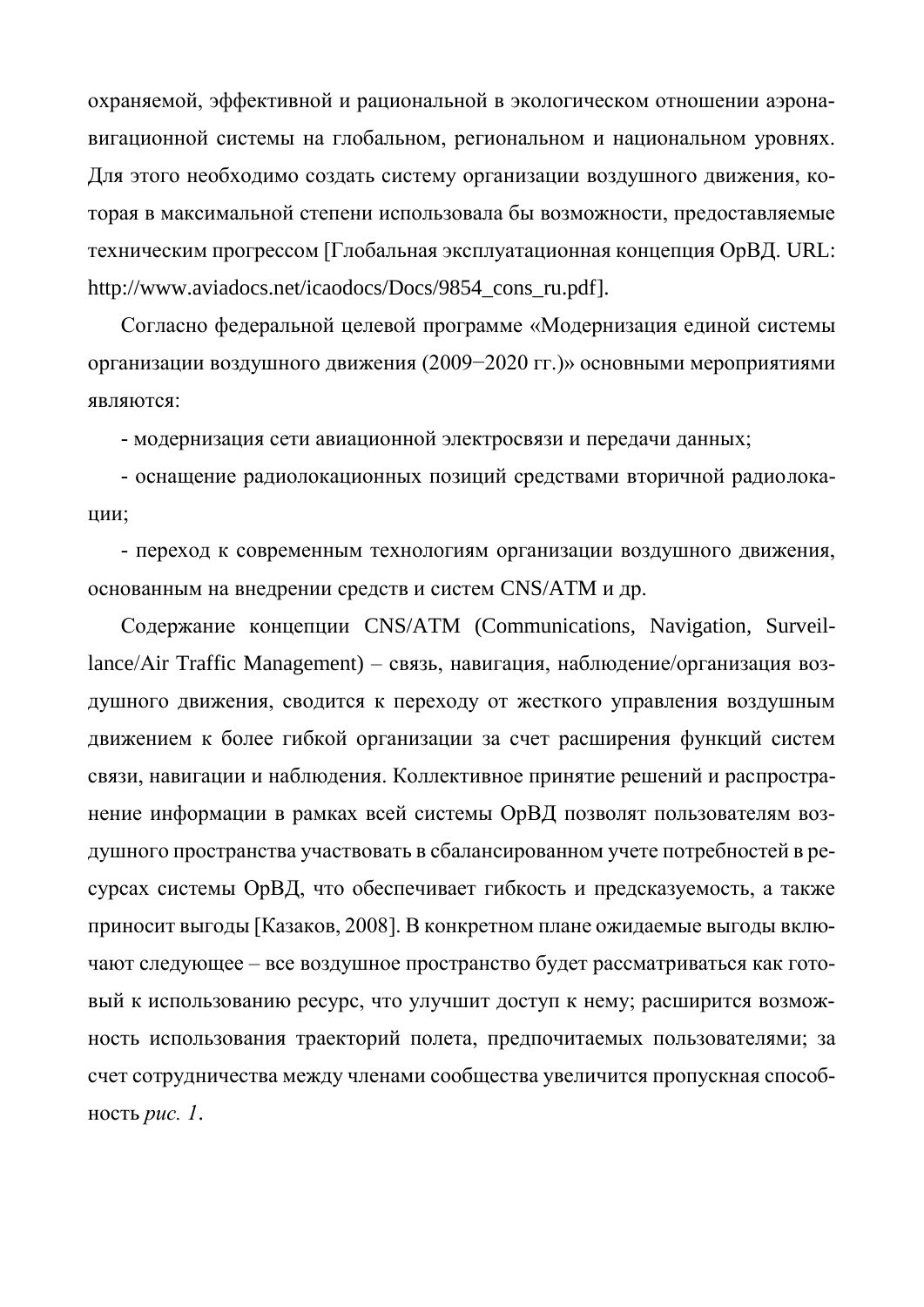

Рис. 1. Структура системы CNS/ATM

Составными элементами концепции CNS/ATM являются [Бочкарев, 2003]: Связь. Данная составляющая концепции авиационная подвижная связь будет широко использовать методы цифровой модуляции в целях осуществления высокоэффективного потока информации, оптимального использования автоматизации, как на воздушном судне, так и на земле, и экономичного использования спектра частот. Дискретно-адресный режим вторичной обзорной радиолокации (режим S ВОРЛ) будет предоставлять линии передачи данных «воздух – земля», которые будут использоваться для целей ОрВД в воздушном пространстве с высокой плотностью движения. Концепция сети авиационной электросвязи (ATN) с помощью использования структуры согласованных протоколов связи будет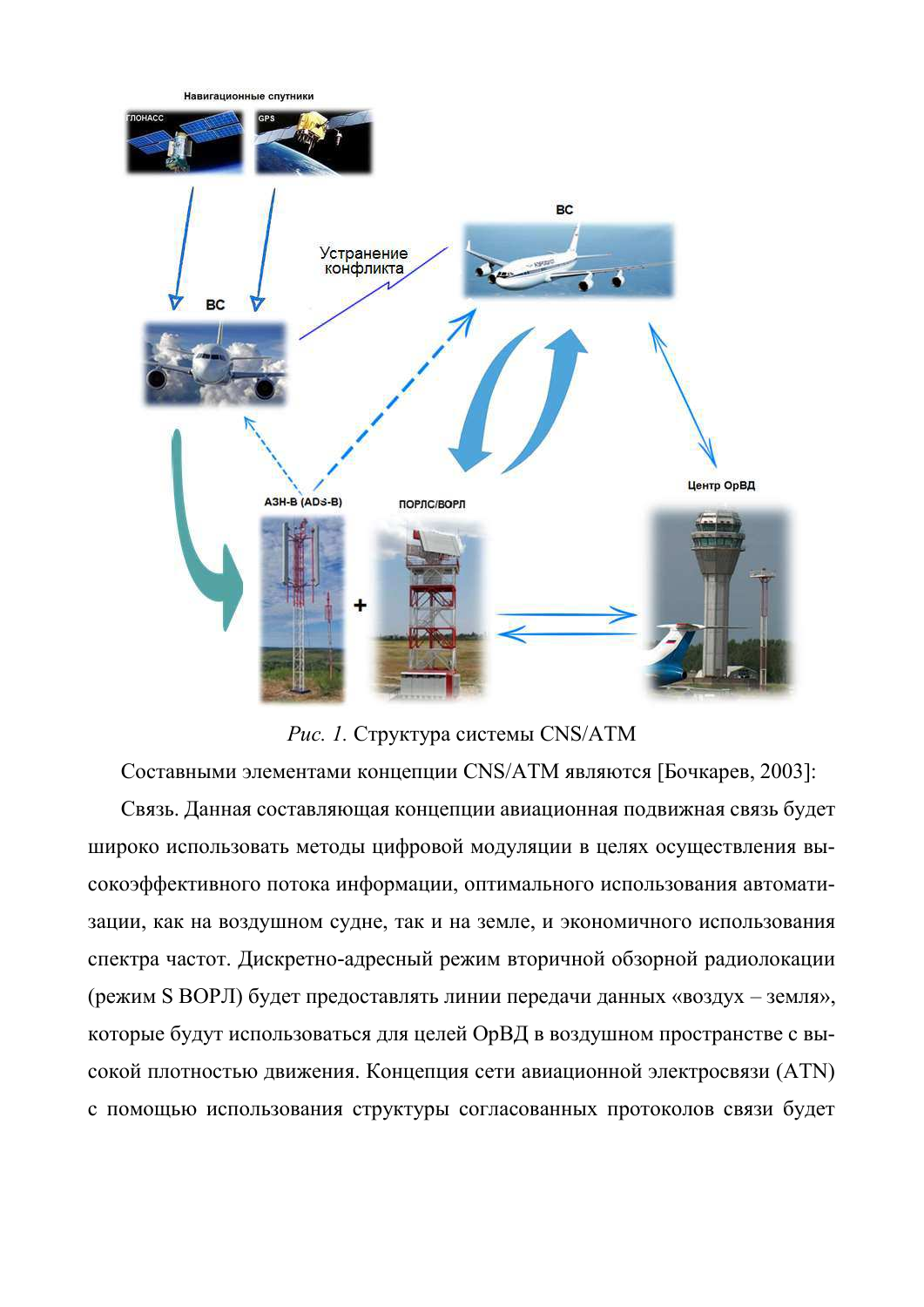обеспечивать взаимообмен пакетами цифровой передачи данных между конеч-НЫМИ ПОЛЬЗОВАТЕЛЯМИ И РАЗЛИЧНЫМИ ПОДСИСТЕМАМИ СВЯЗИ «ВОЗДУХ - ЗЕМЛЯ» И «земля – земля».

Навигация. Данная составляющая концепции позволяет воздушному судну (ВС) выполнять полет по выбираемой экипажем оптимальной для данных условий воздушной обстановки траектории при взаимодействии с другими ВС и объектами системы ОрВД. При этом появляется возможность более эффективного использования структуры воздушного пространства, повышения экономичности и надежности функционирования. Высокую точность определения навигационно-временных параметров (НВП) ВС при зональной навигации предполагается обеспечить путем использования спутниковых систем навигации (ССН). Существующие ССН второго поколения (ГЛОНАСС, GPS) создают достаточно точное глобальное навигационно-временное поле, что позволяет решать основные задачи самолетовождения на воздушных трассах и в зоне аэродромов с требуемым уровнем безопасности полетов [Ерохин, 2015].

Наблюдение. Вторичные обзорные радиолокаторы по-прежнему будут широко применяться во многих частях мира. Добавление к ВОРЛ режима S, селективного адреса и возможности использовать линию передачи данных еще более усилят важную роль ВОРЛ для целей наблюдения. Автоматическое зависимое наблюдение (ADS) будет применяться в основном в районах, где отсутствует радиолокационный охват. ADS –это функция, при которой воздушное судно автоматически с помощью линии передачи данных передает данные, полученные от бортовых навигационных систем. Как минимум, эти данные включают опознавательный знак воздушного судна и его трехмерное местоположение. При необходимости могут предоставляться дополнительные данные. Введение линий передачи данных «воздух – земля» вместе с достаточно точными и надежными навигационными системами воздушного судна представляют возможность обеспечивать наблюдение в районах, в которых отсутствует такое обслуживание в современной инфраструктуре, особенно в океанических районах и других районах, где применяемые в настоящее время системы создают трудности, являются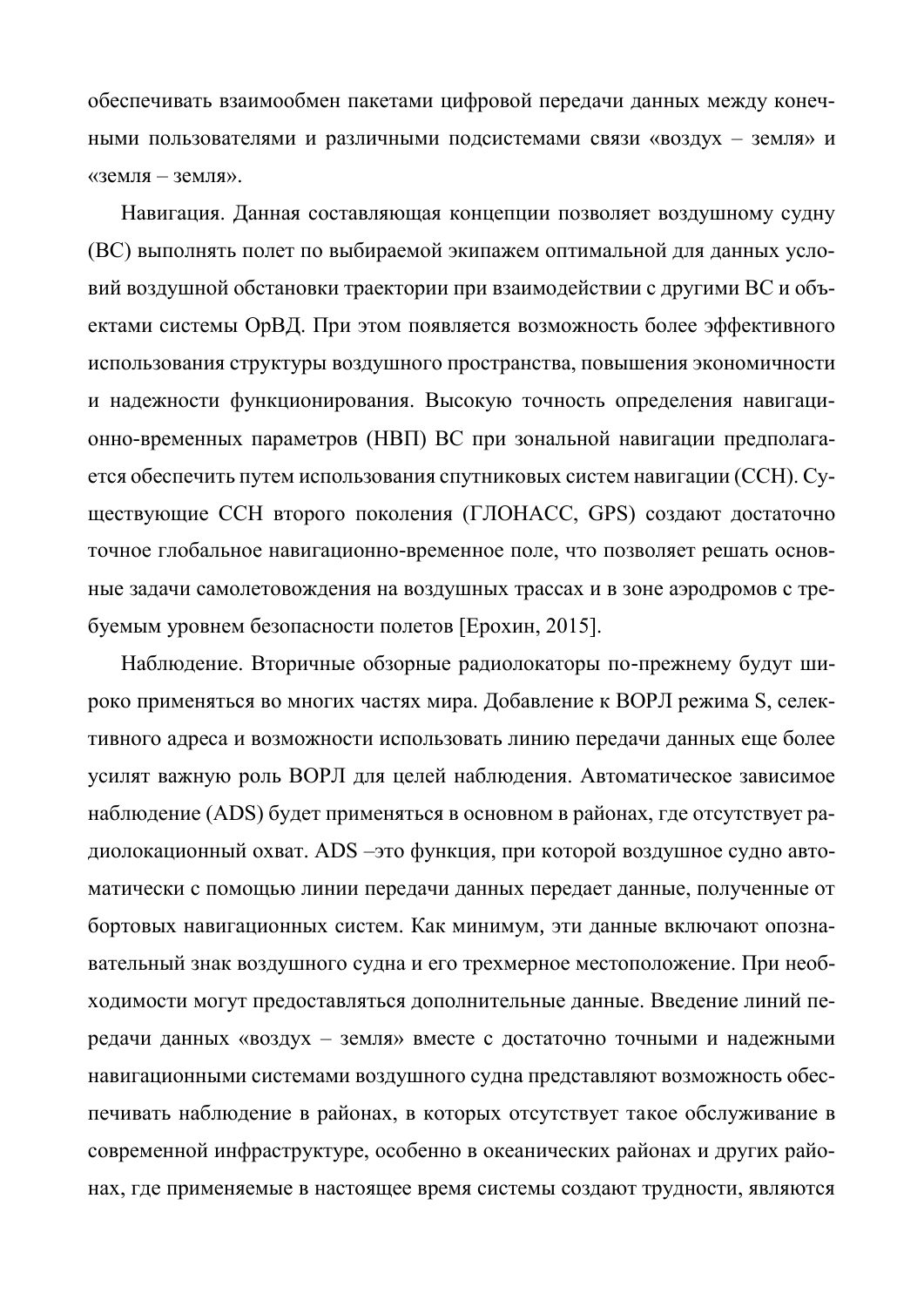неэкономичными или даже невозможными к внедрению. В дополнение к районам, которые в настоящее время лишены информации о состоянии воздушного движения, за исключением сообщений пилотов о местоположении, ADS найдет положительное применение в других районах, включая районы с высокой плотностью движения, где оно может служить в качестве дополнения или резерва для вторичного обзорного радиолокатора, и тем самым уменьшится потребность в первичном радиолокаторе.

В связи с актуальностью развития и применения концепции CNS/ATM, а именно внедрение системы ADS-B становится актуальным построение аппаратной части, реализующей функции приема, обработки сигналов, принимаемых с борта воздушного судна для выполнения процедуры выделения информационной части. Решение данной задачи производилось путем приема сигналов от ВС, в районе аэропорта Иркутск, с использованием следующих программно-аппаратных средств: платформы РХІ 1062, с модулем понижения частоты NIPXI5600 и АЦП NIPXI 5142 и SDR приёмника с преобразователем частоты R820T с АЦП RTL2832.

Для передачи данных в системе ADS-B применяется PPM (pulse position modulation). Передача информации в таких системах осуществляется изменением позиции информационного символа 0 или 1 в пределах передачи одного бита информации. То есть передача 0 и 1 осуществляется импульсом, положение которого характеризует передаваемый символ. На *рис. 2, 3* показаны графики, на которых изображены импульсы и соответственно радиоимпульсы символов 1 и 0. При этом, если передается один бит информации, в позиции будет присутствовать один импульс, соответствующий 0 или 1.

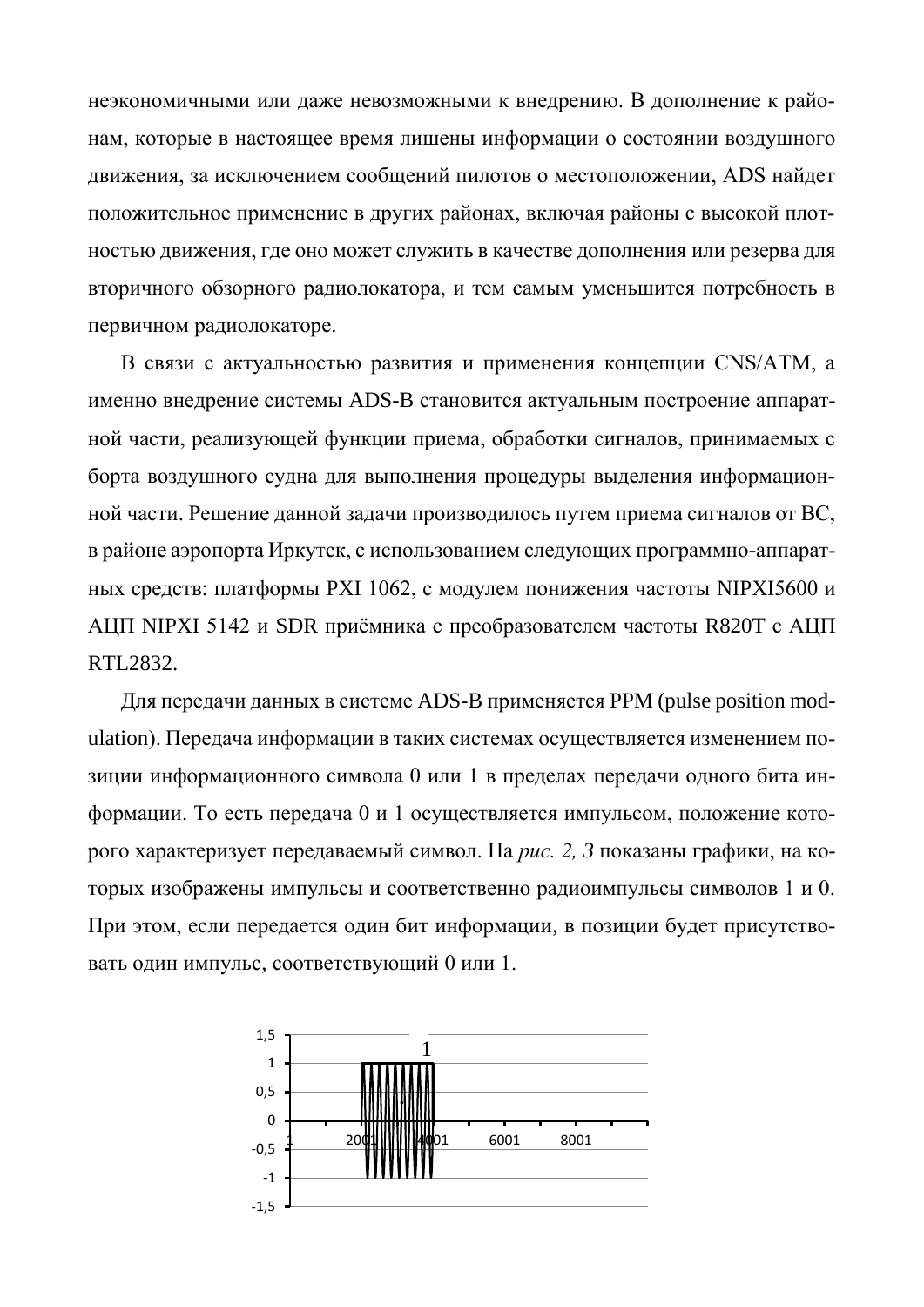*Рис.* 2. Передача символа 1





Формат информационного пакета системы ADS-B (рис. 4) состоит из преамбулы и информационных символов.



Рис. 4. Формат информационного пакета системы ADS-B

Преамбула необходима для идентификации пакета и нахождения его начала. Информационная последовательность бит несет информацию о идентификационном номере ВС, а также значения параметров движения ВС (высота, координаты и т. д.).

Регистрация и запись сигнала производилась двумя программно-аппаратными средствами (SDR). Первый – на базе платформы РХІ 1062, с модулем понижения частоты NIPXI5600и АЦП NIPXI 5142; второй – на базе SDR приёмника с преобразователем частоты R820Tc AЦП RTL2832. Выходные сигналы этих приёмников представляют собой отсчеты синфазной и квадратурной составляющих, спектр частот которых сдвинут в область нулевой промежуточной частоты. Записанный таким образом сигнал демодулировался в программной среде Lab-View 2010. Структурная схема демодулятора приведена на *рис.* 5.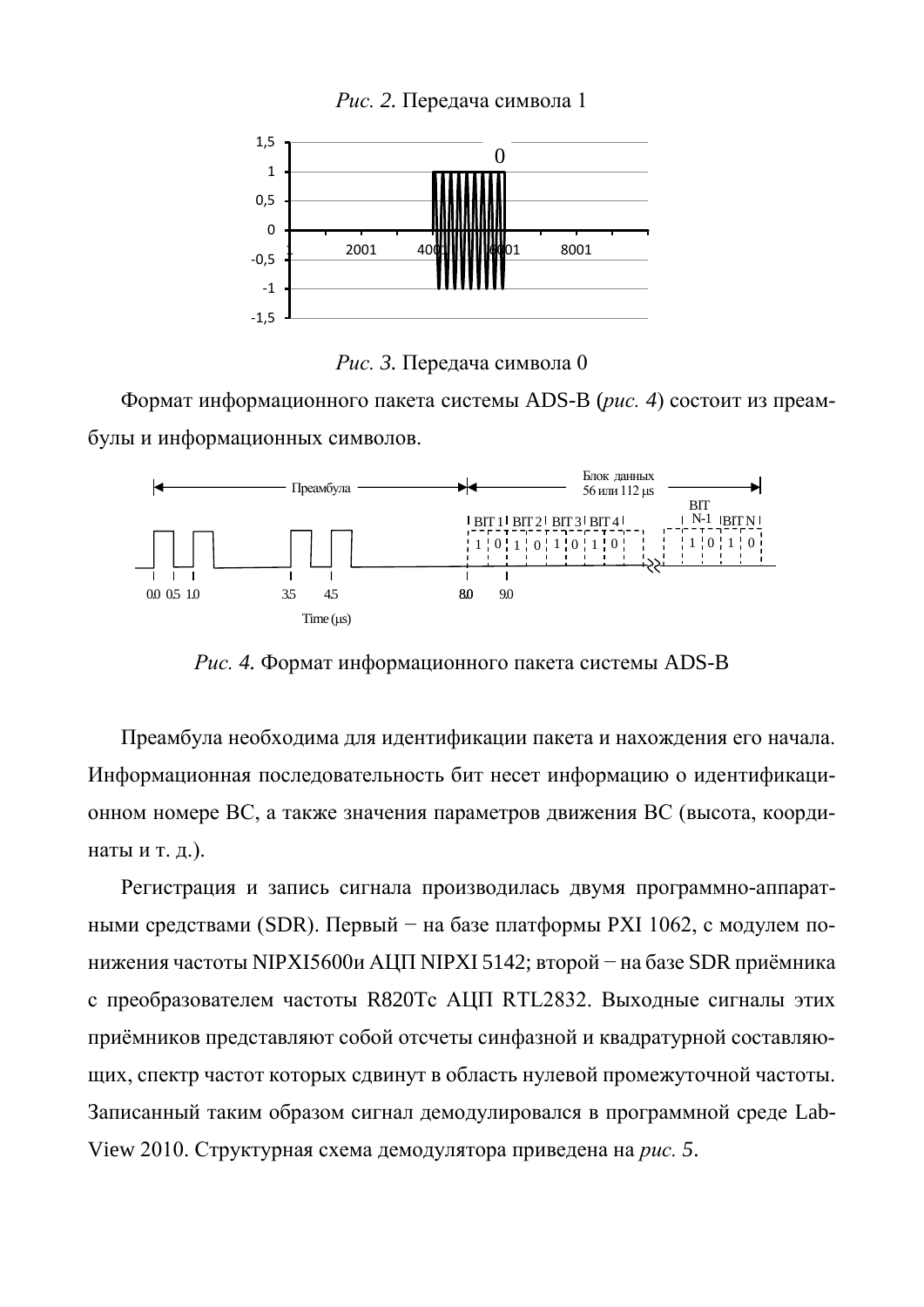

*Рис.* 5. Структурная схема демодулятора ADS-B

В ее состав входит:

Кв. Дем. – квадратурный демодулятор; БНБОП – блок нормировки с блоком определения порога; БПФ – блок быстрого преобразования Фурье; БВСС – блок выделения символьной синхронизации;  $\Pi$  – перемножитель; ДП – детектор преамбулы; ДКС – декодер кодовых символов.

Квадратурные отсчеты комплексного сигнала поступают на квадратурный демодулятор, где выделяется огибающая входного сигнала. В блоке нормировки производится нормирование демодулированного сигнала в пределах от 0 до 1 и вычисление порога. В блоке БПФ временные отсчеты преобразуются в спектральные, которые подаются в БВСС, где производится выделение синусоидальной составляющей, привязанной по фазе к символьной скорости, а также формирование стробирующих импульсов для управления перемножителем П. На второй вход перемножителя П поступает нормированный, с учетом порога, сигнал с БНБОП. Выходной сигнал перемножителя представляет собой последовательность импульсов, положение которых показывает какой символ 0 или 1 демодулируется в данный момент времени. ДП представляет собой обнаружитель, задачей которого является определение преамбульной части принимаемого информационного пакета. Сигнал с ДП подаётся на ДКС, который из принятого сигнала формирует кодовую последовательность 0 и 1, соответствующую передаваемой информации.

На графике рис. 6 показан демодулированный сигнал с выхода Кв. Дем. одного из пакетов системы ADS-B, из которого видно, что в результате помех амплитуда сигнала подвержена случайным флуктуациям [Феер, 2000].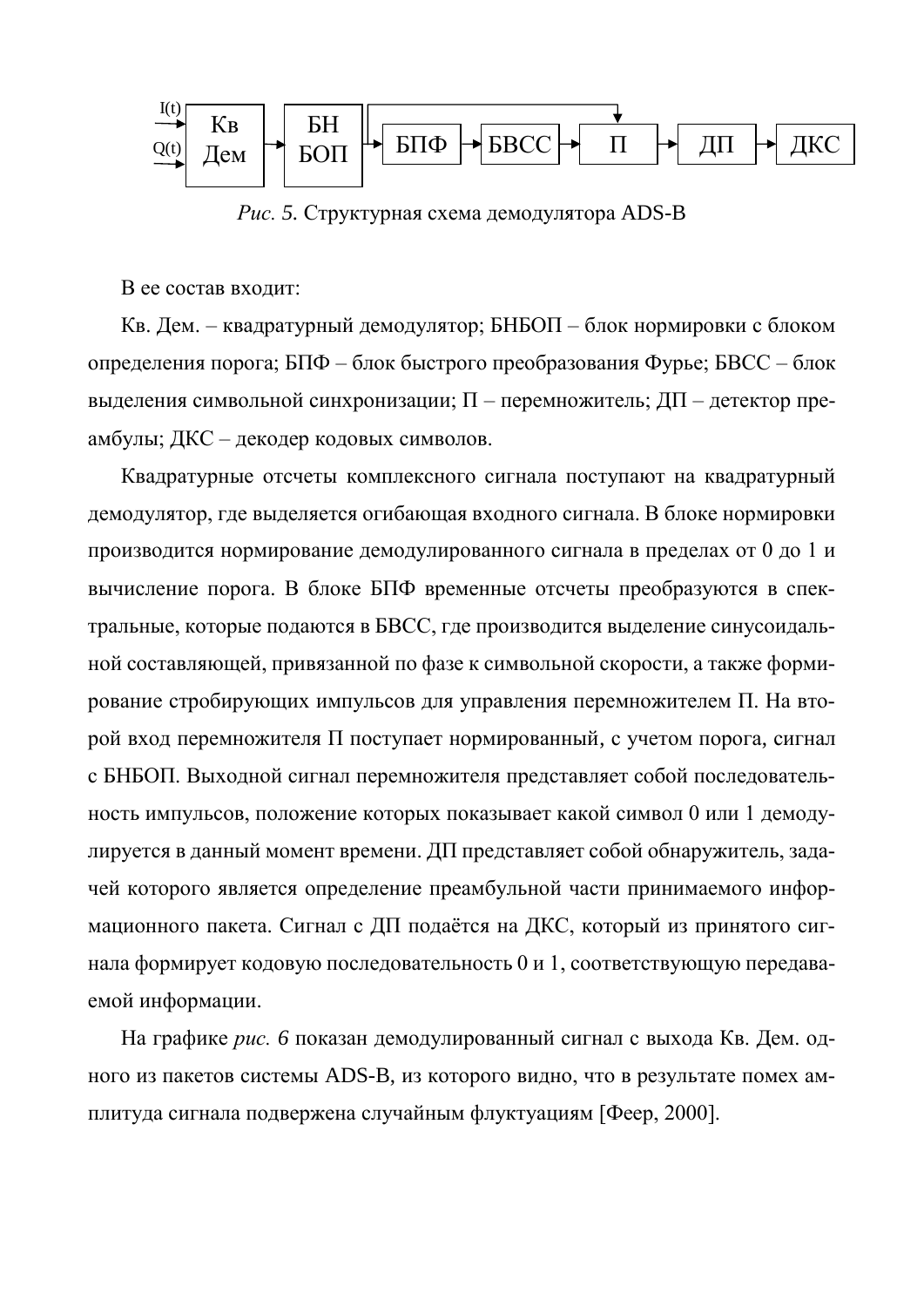

Рис. 6. Сигнал с выхода квадратурного демодулятора

Поэтому, для правильной демодуляции такого сигнала, его необходимо подвергнуть предварительной обработке в БНБОП, которая позволит правильно выделить сигналы символьной синхронизации из принятого сообщения. На рис. 7 изображен график нормированного сигнала относительно нуля с учетом порога. Такая нормировка позволяет в дальнейшем получить составляющую на символьной скорости после преобразования Фурье в БПФ, по фазе привязанную к входному сигналу [Иващенко, 2012].



Рис. 7. Нормированный сигнал относительно нуля с учетом порога

График, показывающий эту составляющую, представлен на *рис. 8*, а её отфильтрованная составляющая на рис. 9.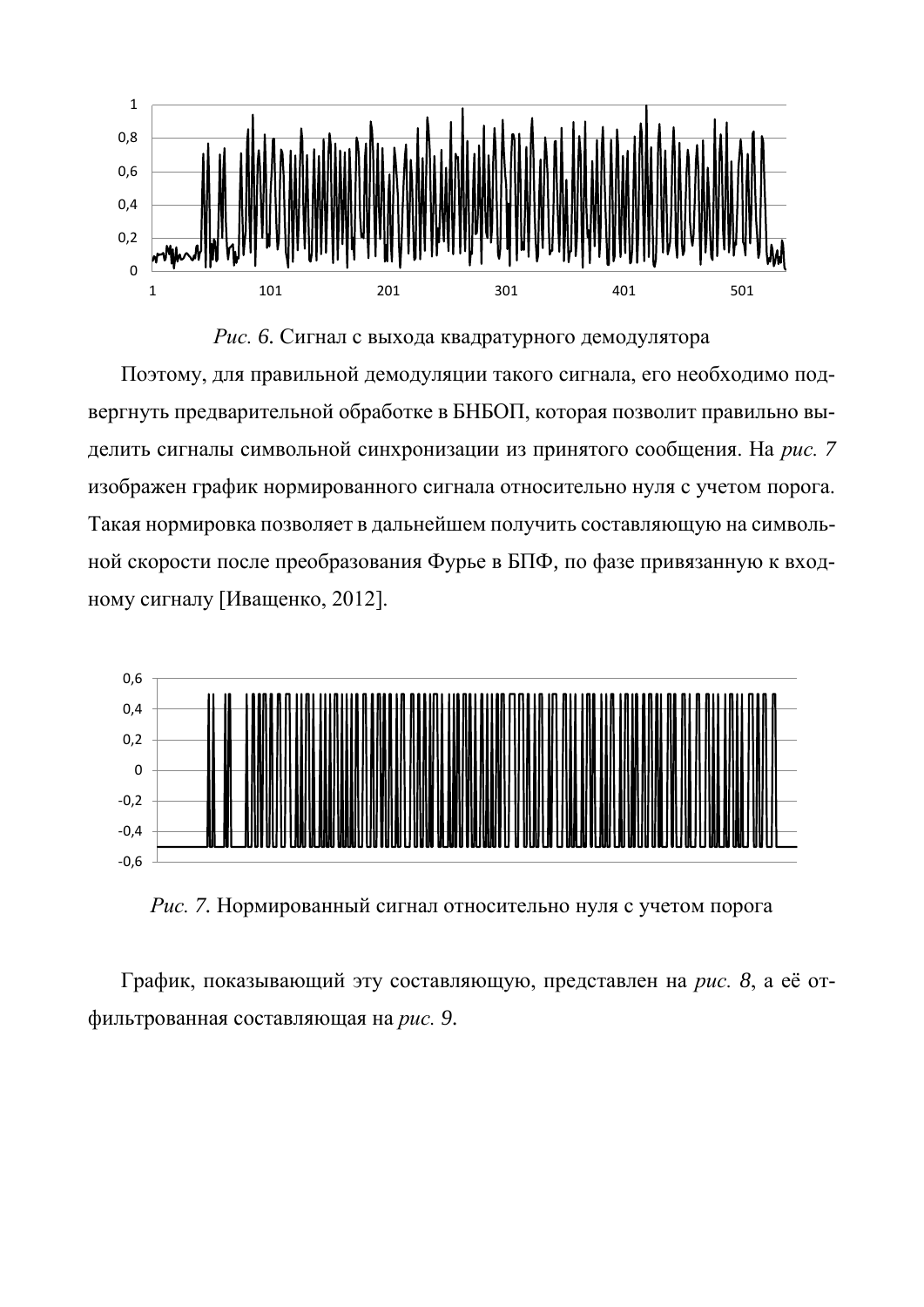

*Рис.* 8. Результат работы в блоке преобразования Фурье



Рис. 9. Составляющая на символьной скорости

На рис. 10 изображен график входного сигнала с сигналом символьной синхронизации (ССС). ССС имеют меньшую амплитуду, а демодулированный сигнал – большую. Из графика видно, что истинные значения в принятом сигнале соответствуют отрицательным полуволнам ССС. Первые четыре импульса соответствуют преамбуле сигнала. Три из них четко попадают на отрицательную полуволну ССС, а четвертый захватывает и отрицательную и положительную полуволны. Истинное положение четвертого импульса будет соответствовать отрицательной полуволне ССС. При отсутствии ССС возникла бы проблема выбора отсчета в четвертом импульсе преамбулы.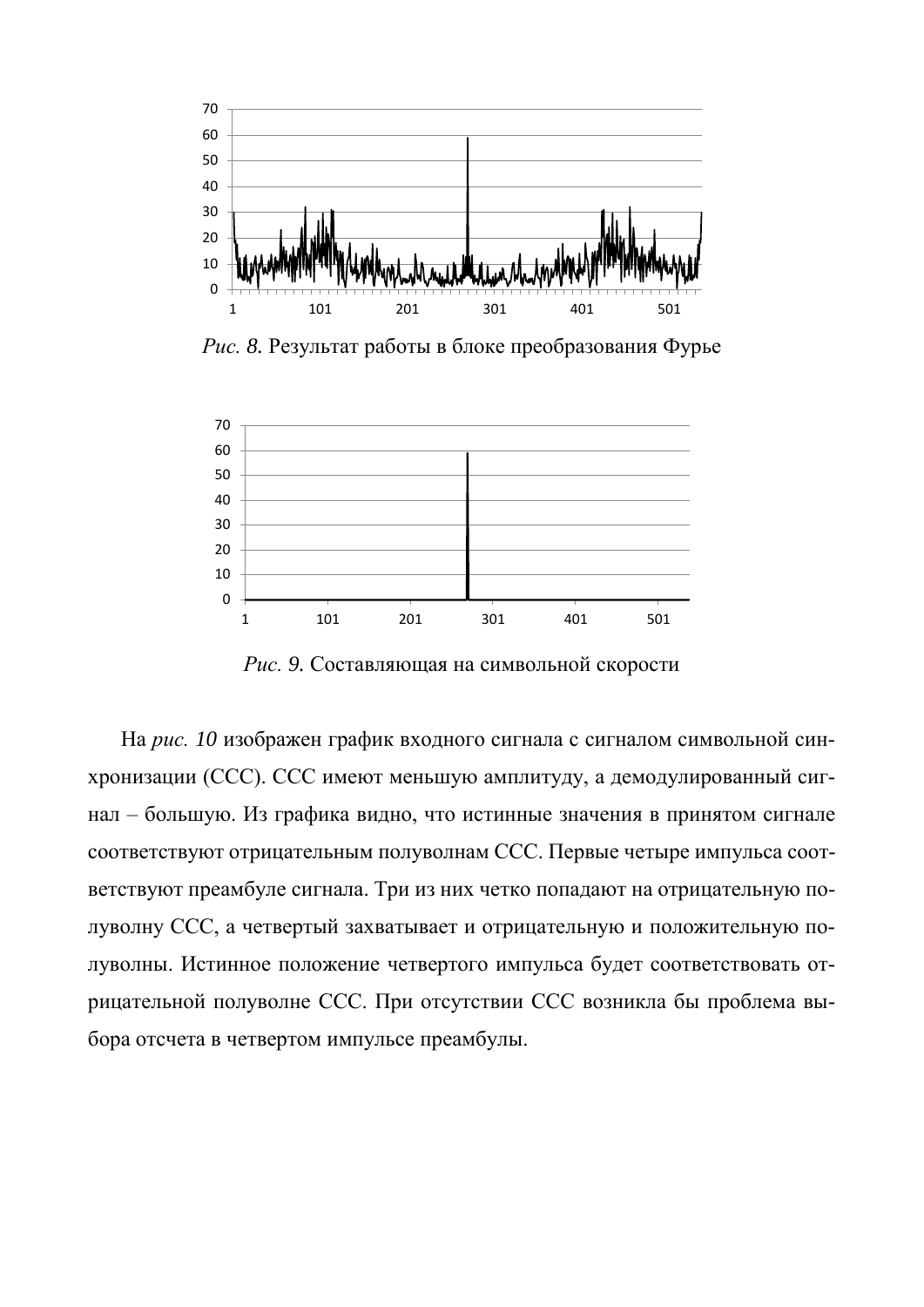

Рис. 10. Совместное отображения ССС и демодулированного сигнала

На рис. 11 показан график сформированных импульсов ССС, которые формируются на БВСС и поступают на перемножитель П.



Рис. 11. Сигналы символьной синхронизации

С выхода перемножителя П снимается демодулированный сигнал ADS-B (рис. 12).



Рис. 12. Демодулированный сигнал ADS-B

Для обнаружения преамбулы в работе формировалась копия преамбулы рис. 13, которая циклически сдвигается относительно демодулированного сигнала, и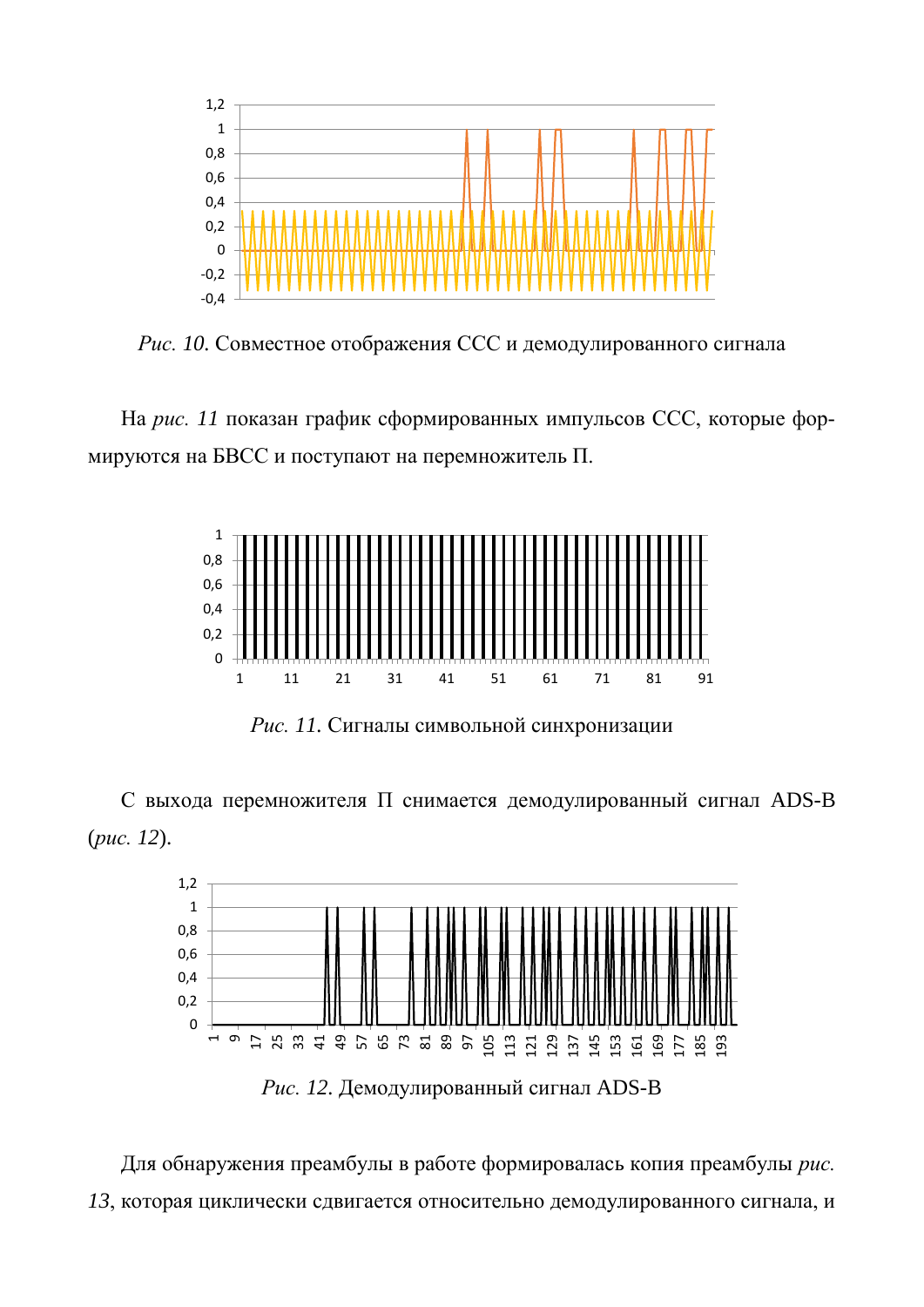при совпадении копии с преамбулой входного сигнала в ДП формируется напряжение высокого уровня, которое соответствует началу принимаемого пакета системы ADS-B.



Рис. 13. Сигнал копии преамбулы

В ДКС производиться преобразование демодулированного сигнала в соответствующий двоичный код, из которого в декодере выделяется информация, заложенная в информационном пакете системы ADS-B.

В статье разработана программа демодуляции информационного пакета системы ADS-В в программной среде LabView 2010, которая в качестве исходных данных использовала отсчеты квадратурных составляющих сигнала, полученных двумя SDR приёмниками: SDR на базе платформы PXI 1062, и SDR на базе приёмника с преобразователем частоты R820Tc АЦП RTL2832. Полученные результаты могут применяться для повышения эффективности обучения студентов в вузах гражданской авиации, а также войти, как составная часть, в систему мониторинга авиационных линий связи.

## **Библиографический список**

1. *Бочкарев В. В.* Концепция и системы CNS/АТМ в гражданской авиации / В. Ф. Кравцов, Г. А. Крыжановский и др.; под ред. Г. А. Крыжановского. М.: Академкнига, 2003. 415 с.

2. Глобальная эксплуатационная концепция ОрВД.// Doc. 9854-AN/458, 1-е изд. 2005г. 93 с. // [Электронный ресурс]. 2005. URL: http://www.aviadocs.net/icaodocs/Docs/9854 cons\_ru.pdf (дата обращения: 31.01.2018).